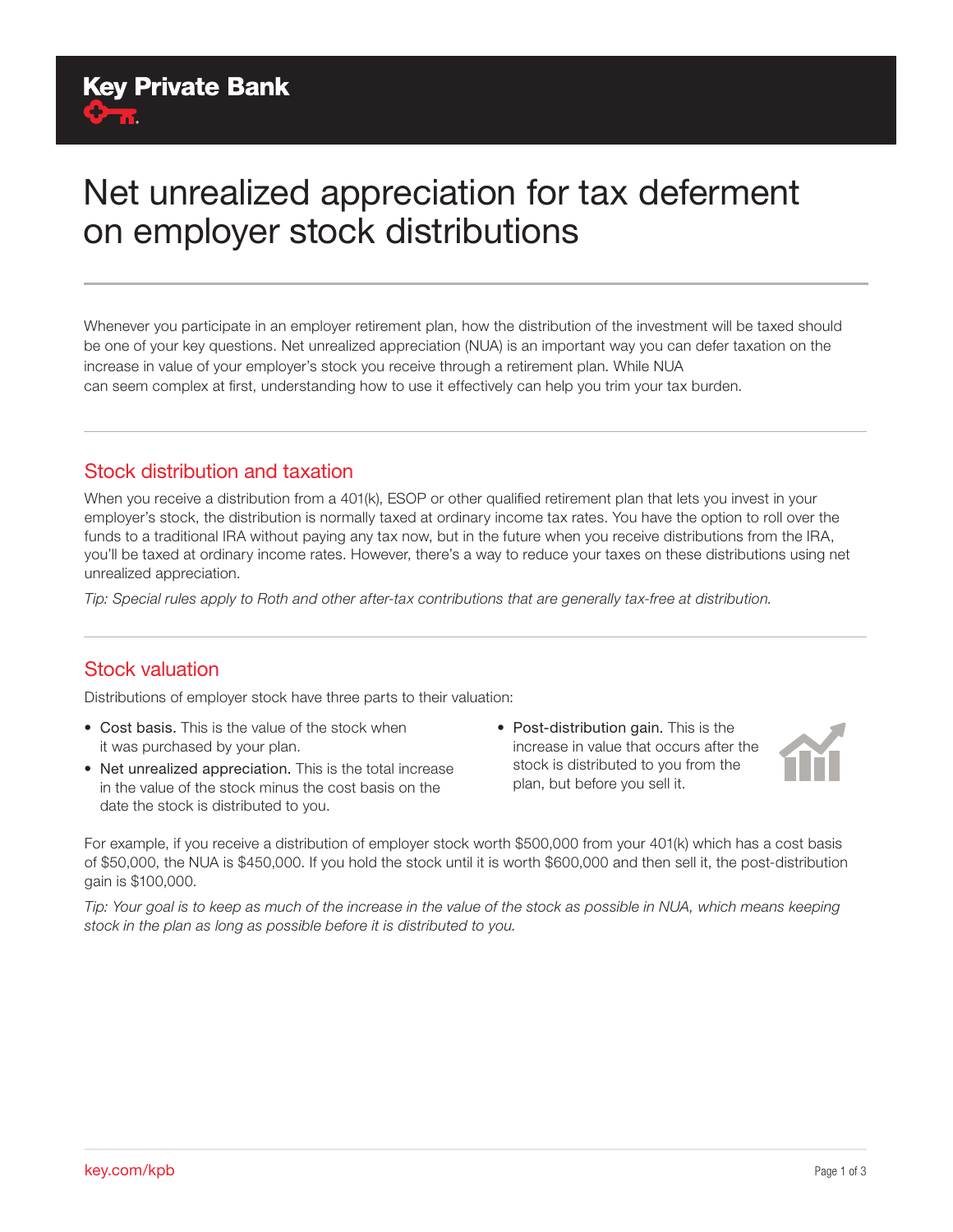## Deferred taxation on NUA

When you receive a lump-sum distribution of employer stock, you pay ordinary income tax on the cost basis at the time it is distributed to you. So, using the example on the previous page, you have \$50,000 in cost basis which will be taxed at that time. However, you may be able to defer taxation on the NUA until you sell the stock. And the NUA will be taxed at long-term capital gains rates, which are generally much lower than ordinary income tax rates. This applies no matter how long you hold the stock in the plan—a few days or years. The result is significant tax savings.

Let's say you sell the stock after 10 years, when it's worth \$750,000. You'll pay long-term capital gains tax on your NUA (\$450,000). You'll also pay longterm capital gains tax on the post-distribution gain (\$250,000), since you held the stock for more than one year (the gain would be taxed as a short-term capital gain if you owned it for less than a year). Note that since you've already paid tax on the \$50,000 cost basis, you won't pay tax on that amount again when you sell the stock.

*Tip: If your distribution includes cash in addition to the stock, you can either roll the cash over to an IRA or take it as a taxable distribution. And you don't have to use the NUA strategy for all your employer stock: You can roll a portion over to an IRA and apply NUA tax treatment to the rest.*

#### Lump-sum distributions

In general, you're allowed to use these favorable NUA tax rules only if you receive the employer securities as part of a lump-sum distribution. To qualify as a lumpsum distribution, both of the following conditions must be satisfied:

• It must be a distribution of your entire account within a single tax year and from all of your employer's qualified plans of the same type (that is, all pension plans, all profit-sharing plans or all stock bonus plans).



• The distribution must be paid after a triggering event: after you reach age 59½, or as a result of your separation from service or after your death. There is one exception: Even if your distribution doesn't qualify as a lump-sum distribution, any securities distributed from the plan that were purchased with your after-tax (non-Roth) contributions will be eligible for NUA tax treatment.

 $S \rightarrow S$ 

*Tip: To qualify for a lump-sum distribution, you have to receive the entire account as a distribution, not just the stock within the account.*



If you die while you still hold employer securities in your retirement plan, your plan beneficiary can also use the NUA tax strategy if he or she receives a lump-sum distribution from the plan. The taxation is generally the same as if you had received the distribution. The stock doesn't receive a step-up in basis because it is transferred while still in the plan, even though your beneficiary receives it as a result of your death, so the cost basis remains the same.

If you've already received a distribution of employer stock from the plan, elected NUA tax treatment and die before you sell the stock, your heirs will have to pay long-term capital gains tax on the NUA when they sell the stock. However, any appreciation as of the date of your death in excess of NUA will forever escape taxation because, in this case, the stock will receive a step-up in basis when it transfers to the beneficiary at your death.

Using our example, if you die when your employer stock is worth \$750,000, your heir will receive a step-up in basis for the \$250,000 appreciation in excess of NUA at the time of your death, so their cost basis becomes \$750,000, the value at your death. If your heir later sells the stock for \$900,000, he or she will pay long-term capital gains tax on the \$450,000 of NUA, as well as capital gains tax on any appreciation since your death (\$150,000). The \$250,000 of appreciation in excess of NUA as of your date of death will be tax-free.

*Tip: Choosing stock for distribution with the lowest basis can help you maximize your saving when you elect to use NUA.*